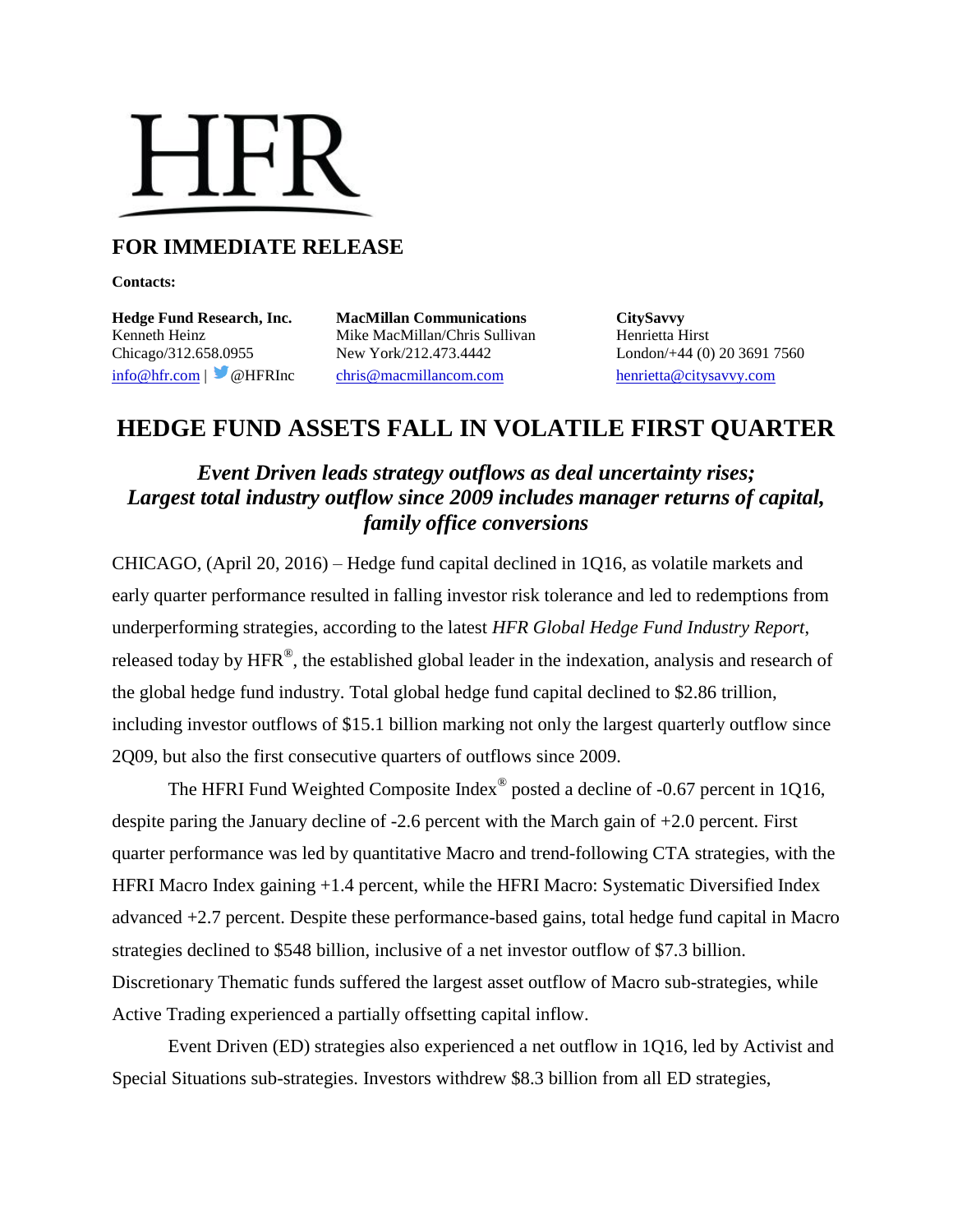reducing total ED capital to \$729 billion. More than half of the ED outflow was from Activist strategies (\$4.3 billion), while Merger Arbitrage funds received a net inflow of over \$400 million. The HFRI Event Driven Index was flat for 1Q16, recovering a steep January decline of -3.2 percent with a sharp gain of +3.8 percent in March. The HFRI ED: Activist Index declined - 1.4 percent for 1Q16, while the HFRI Merger Arbitrage Index gained +1.3 percent.

Fixed income-based Relative Value Arbitrage (RVA) strategies experienced an inflow of investor capital in 1Q16, led by allocations to credit multi-strategy funds. Investors allocated \$5.3 billion in new assets to RVA, bringing total RVA capital globally to \$772 billion; substrategy inflows were led by RVA: Multi-Strategy funds, which received \$3.8 billion in new capital, the leading sub-strategy industry wide. The HFRI Relative Value Index declined -0.5 percent in 1Q16, despite ending the quarter with a March gain of +1.7 percent.

Investors withdrew \$4.7 billion from Equity Hedge (EH) funds in 1Q16, bringing total assets in EH to \$806.5 billion, the largest strategy area of industry capital. Sub-strategy outflows of \$5.7 billion from Fundamental Value were only partially offset by inflows of \$2.6 billion in Equity Market Neutral. The HFRI Equity Hedge Index declined -1.7 percent in 1Q16, partially recovering the sharp January decline of -4.5 percent with a March gain of +3.4 percent.

Capital outflows were concentrated in the industry's largest firms in the first quarter, as firms with more than \$5 billion AUM, which collectively manage 68.3 percent of all industry capital, experienced net outflows of \$10.7 billion; this includes manager-initiated returns of investor capital and private family office conversions. Firms managing between \$1- 5 billion experienced net outflows of \$3.6 billion, while firms managing less than \$250 million recorded net inflows of \$730 million.

"The hedge fund industry began 2016 with a fractional decline as widely-anticipated asset outflows associated with manager-initiated return of investor capital and private family office conversions were only partially offset by new investor allocations in 1Q," stated Kenneth J. Heinz, President of HFR. "The volatile performance environment continues to be dominated by intense dislocations, sharp reversals and rapidly shifting correlations across assets, with the recent realized volatility resulting in an improved opportunity set and wider arbitrage deal spreads. These are likely to contribute to performance gains as investor capital is re-allocated into funds and strategies positioned for this environment through mid-year."